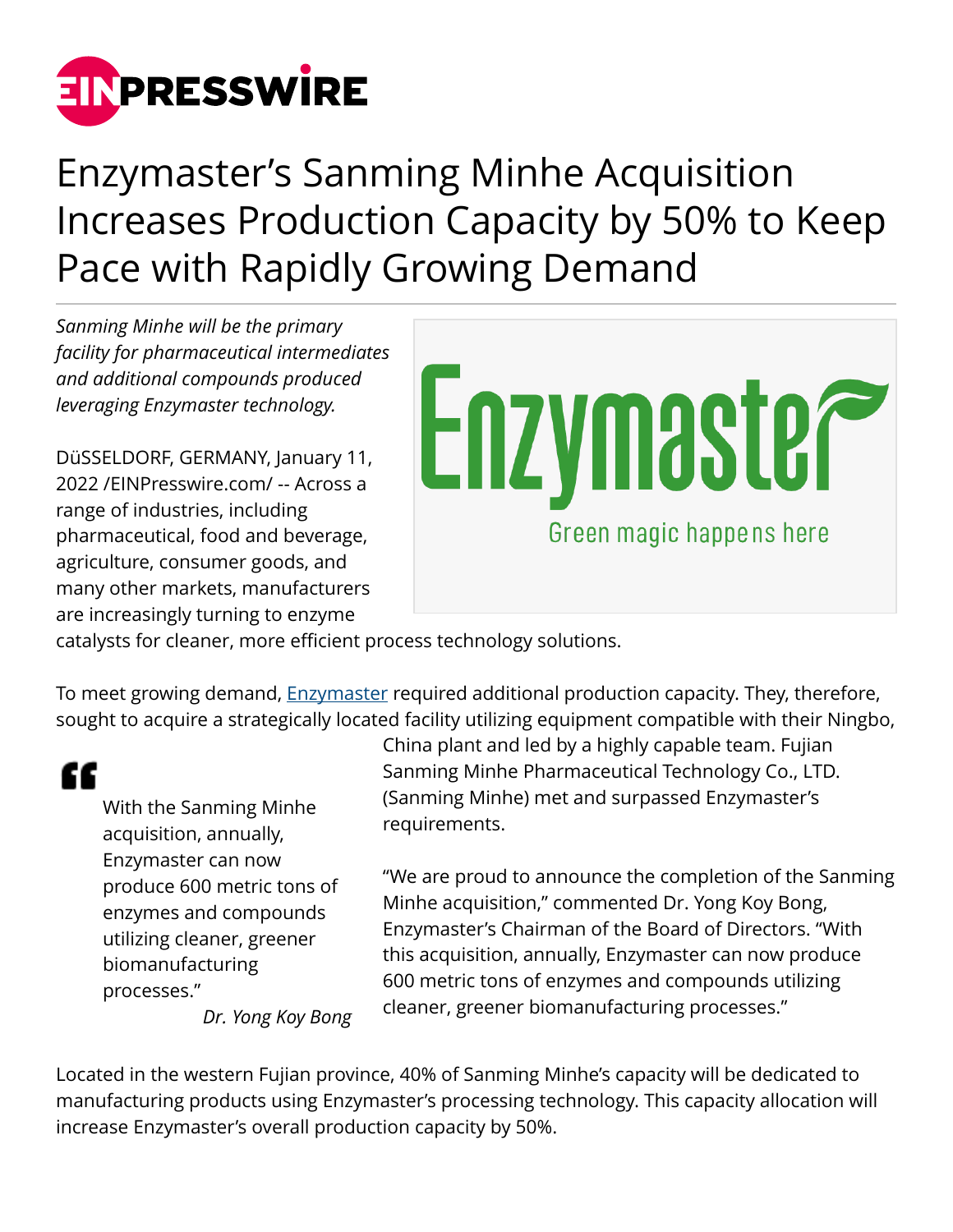The Sanming Minhe acquisition was attractive to Enzymaster given its location in an approved industrial park, proximity to the coast offering ready access to shipping ports, and its new construction.

"The facility has been in operation for less than a year, so the building's design and construction are state-of-the-art," said Mr. Michael Lv, President of Enzymaster. "The added capacity expands our ability to serve our clients worldwide. However, the extremely experienced management team with high levels of expertise was the most attractive to us."

Dr. Daofei Huang was appointed Senior Vice President of Enzymaster and will serve as the Managing Director of Sanming Minhe. Additionally, Mr. Zongli Wang, Mr. Chufeng Liang, and Dr. Xingtao Guo will lead manufacturing, quality assurance and quality control, and pilot scaling and technical transfer, respectively. Each leader has extensive experience working on both the development and manufacturing sides of the pharmaceuticals and specialty chemicals markets. They are also each extremely familiar with the demands of serving a diverse and global customer base.

"Sanming Minhe will become the primary manufacturing facility for pharmaceutical intermediates and additional compounds in Enzymaster's current and future pipeline," shared Dr. Huang. "The facility includes a kilogram-level technology development center and pilot-scale production as well as robust commercial-scale production capacity. These resources will further improve our ability to serve as a collaborative R&D and commercial manufacturing partner to our growing customer base while maintaining our record of quality, confidentiality, and on-time delivery."

From its founding, Enzymaster sought to contribute to a greener and safer environment by helping leading organizations leverage the power of biocatalysts and decrease dependence on toxic, environmentally damaging, and sometimes inefficient purely chemical syntheses.

"The Sanming Minhe acquisition provides us with the needed capacity to continue to build on our success," shared Dr. Thomas Daussmann, Enzymaster's Executive Vice President for International Business. "Leveraging the facility's R&D, pilot, and commercial-scale production capabilities, we will be able to expand further our ability to serve as a comprehensive—from lab to market—development and manufacturing partner to our international customer base."

## About Enzymaster

Enzymaster provides comprehensive solutions for the screening, directed evolution, and commercial manufacturing of high-performing, efficient, clean, and sustainable enzyme catalysis technologies. Our proprietary BioEngine® and BioNavigator® platforms combined with our rich expertise provide state-of-the-art solutions. We offer R&D services, complete technology transfer packages, and commercial enzyme and chemical manufacturing. We serve various industries, including pharmaceuticals, food and beverage, agriculture, consumer goods, and other